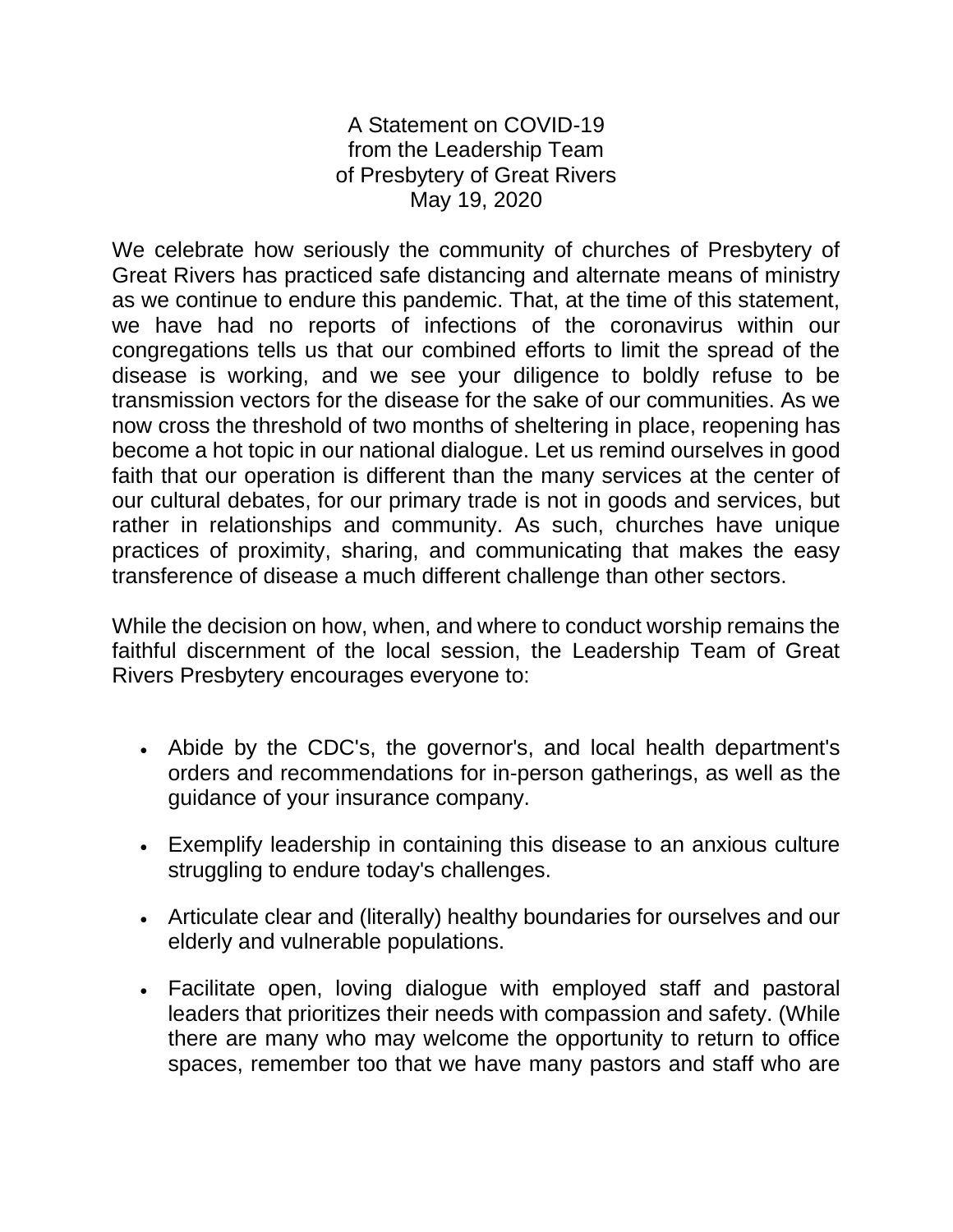susceptible to the disease that may not feel safe returning sooner than others).

- Center our theology of interconnection and community care, how we are ONE BODY with many parts, seeking to safeguard the health of the entire body.
- Exercise grace for each other and ourselves to adjust plans in response to changing circumstances, including changing our own minds when necessary, knowing that providing safe space for others to listen and to speak is at the heart of our theology of discernment.
- Encourage patience with and self-care for pastors and church leaders experiencing work fatigue (see 5/7/20 blog post by our Lead Presbyter on ["Top Ten Reasons Why Your Pastor Needs a Break,](https://sixtysecondpreacher.wordpress.com/2020/05/07/top-ten-reasons-why-your-pastor-may-need-a-break-a-special-message-for-clerks-of-sessions-and-elders/?fbclid=IwAR3wm4QSzUYGRtq9cftxPyYUa10alcBCHCEfD4mvRAq6TUhBp_qfbbKqm8M)" and three minute pastoral video by our PC(USA) Stated Clerk on ["Practicing Self-](https://www.facebook.com/spiritofga/videos/168815087901397/)[Care during COVID-19"](https://www.facebook.com/spiritofga/videos/168815087901397/) posted to Spirit of GA on Facebook, 5/18/20).
- Be anchored in the Word of God and its responsible application, making space for healthy lament consistent with the Biblical tradition of the Wisdom Literature of Psalms, Ecclesiastes, and Lamentations.
- Be affirmed that you have permission to continue suspending inperson gatherings; may we challenge ourselves to be blameless in our responsibility to to each other.
- Continue being creative in making adaptive accommodations for the safe pursuit of God's mission in your context, centered in the Great Commandment to love God and neighbor. One does not need a church building in order to build the church!

Even as we face challenges we have never imagined, we trust the Scriptures that God is with us in exile and wilderness, in crucifixion and resurrection, in death and in life.

*"Do not be conformed to this world, but be transformed by the renewing of your minds, so that you may discern what is the will of God...We, who are many, are one body in Christ, and individually we are members one of another...Love one another with mutual affection; outdo one another in*